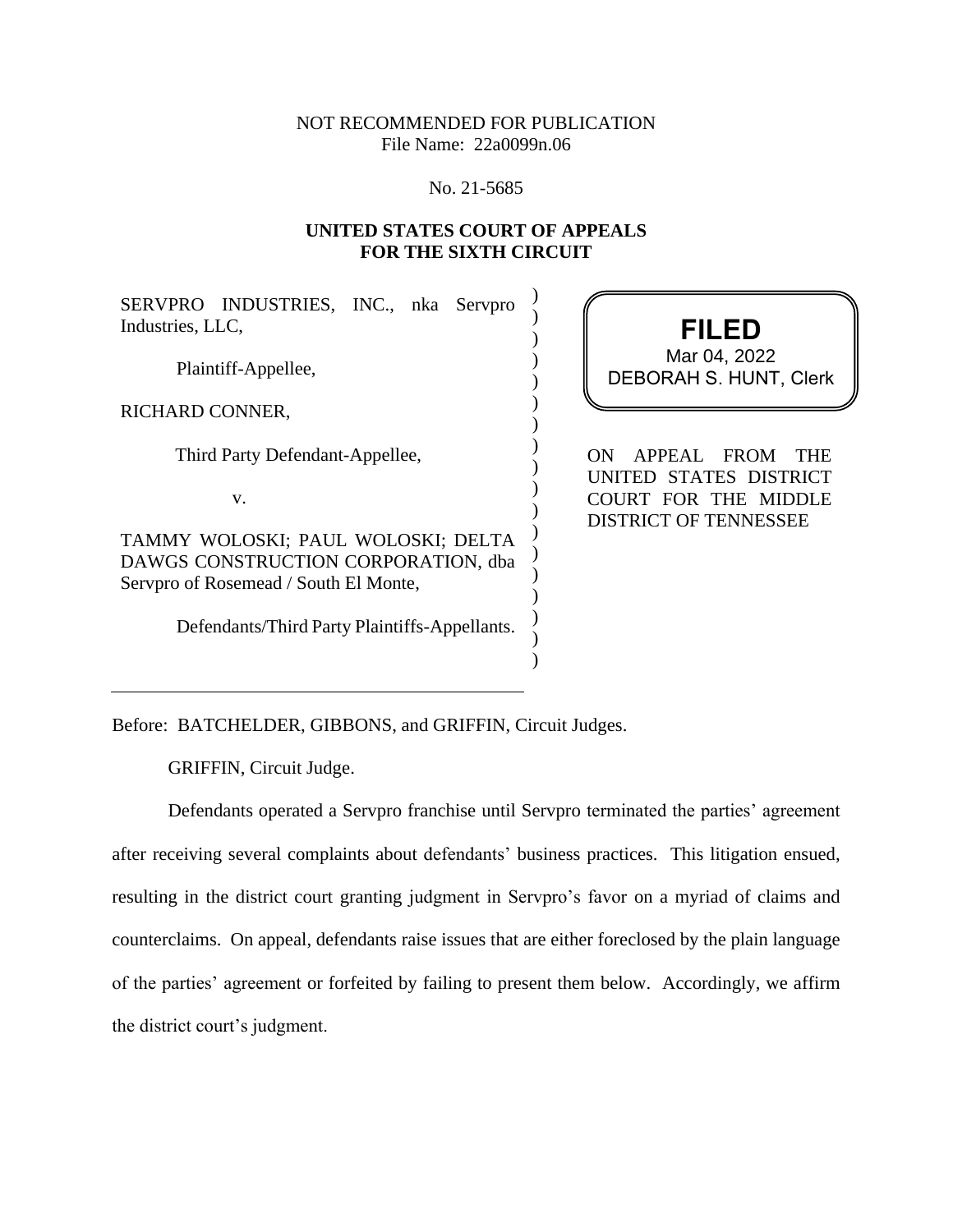I.

Plaintiff Servpro Industries, Inc., is a franchisor of cleaning and damage-restoration services. Defendants Tammy and Paul Woloski own Delta Dawgs Construction, which operated a Servpro franchise near Los Angeles, California. The parties' Franchise Agreement expressly stated that it was "formed and made in Tennessee" (where Servpro is headquartered) and provided that Tennessee law governed the relationship. It also contained a "California Addendum" which provided, in part, as follows:

This Addendum to Franchise License Agreement is made in recognition of the requirements of the California Business and Professions Code Sections 20000 to 20043. The parties to the attached Servpro Industries, Inc. Franchise License Agreement (the "Agreement") agree as follows:

1. Section 1.2, Renewal, and Section 10, Default and Termination, are amended by adding: California Business and Professions Code Sections 20000 to 20043 provide rights to [Delta Dawgs] concerning termination or non-renewal of a Franchise and further provide if the Agreement is inconsistent with California law, California law will control.

\* \* \*

6. Section 13.10, Governing Law, is amended by adding: The Agreement requires application of the law of the State of Tennessee. This provision may not be enforceable under California law.

While Delta Dawgs operated as a Servpro franchisee, Servpro received several serious

complaints about Delta Dawgs' business practices, including allegations of price gouging, excessive demolition, fraudulent billing, and unprofessional business practices. Servpro determined that these complaints placed its reputation at risk, so it terminated the agreement. Delta Dawgs continued to use the Servpro trademark, which led Servpro to sue defendants for trademark infringement and breach of contract. Defendants countersued, alleging in relevant part that Servpro violated the California Franchise Relations Act (CFRA) and breached the Franchise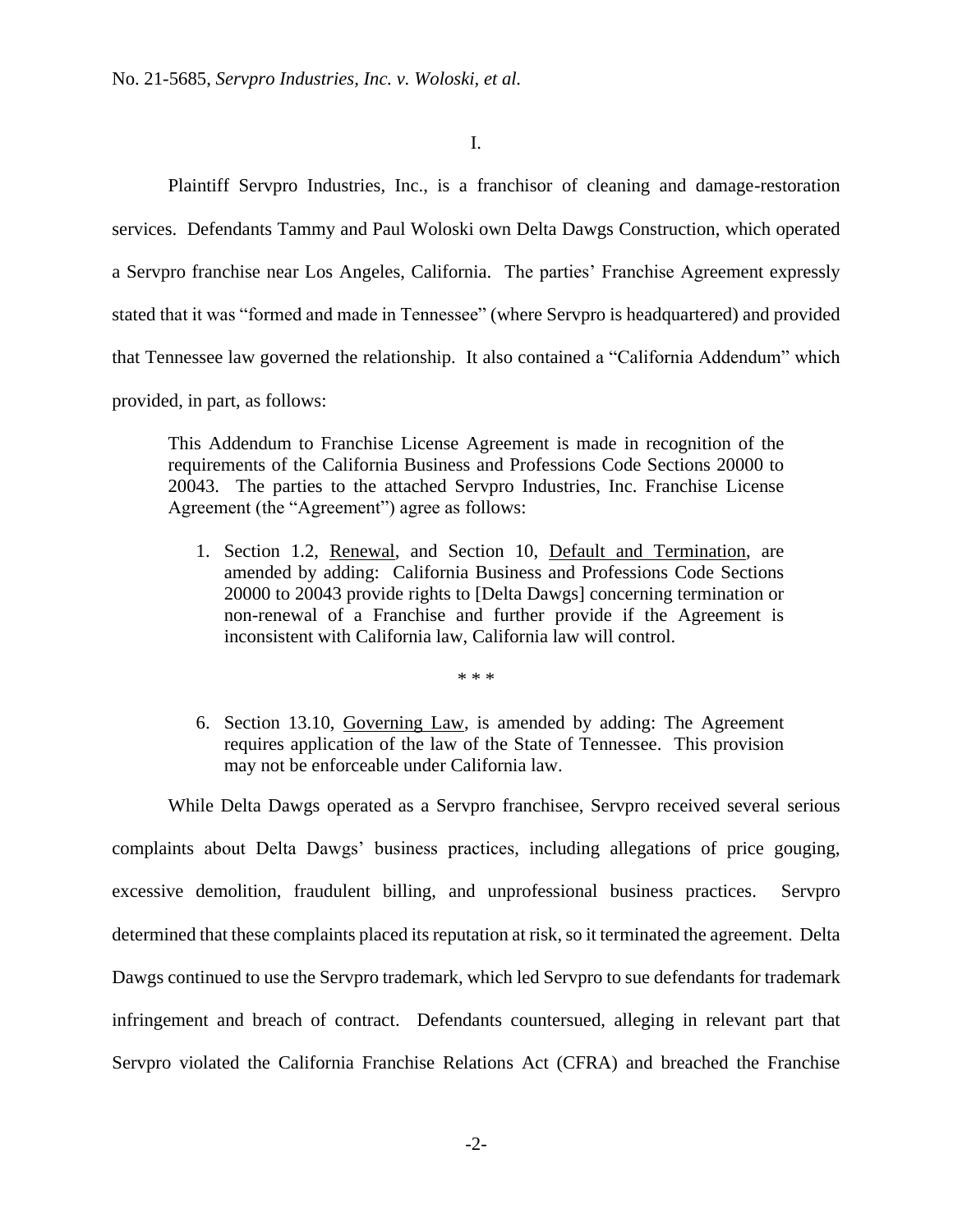Agreement. The district court entered judgment in Servpro's favor on all counts and defendants have timely appealed.

#### II.

Defendants first appeal the district court's dismissal of their CFRA counterclaim. We review the district court's ruling on a Rule 12(b)(6) motion de novo. *In re Fifth Third Early Access Cash Advance Litig.*, 925 F.3d 265, 275–76 (6th Cir. 2019). Defendants bring three arguments: (1) that the California Addendum to the Franchise Agreement affords them rights under the CFRA; (2) even if the CFRA does not apply, the district court should have found the counterclaim viable under Tennessee law; and (3) the district court erred when it denied their request for leave to amend. We disagree.

### A.

First, defendants argue that the California Addendum to the Franchise Agreement operates as a choice-of-law provision and affords them rights under the CFRA. $<sup>1</sup>$  Specifically, defendants</sup> seek to enforce Cal. Bus. & Prof. Code §§ 20020 (Grounds for Termination), 20035 (Termination or Failure to Renew), and 20040.5 (Venue) against Servpro. The district court found that the California Addendum did not modify the choice-of-law provision in the Franchise Agreement, so Tennessee law governed the parties' relationship. It concluded that to the extent that the Franchise Agreement incorporated the CFRA via the California Addendum, defendants could litigate those rights as their breach of contract claim, which was not yet before the court. Defendants could not, however, litigate a standalone CFRA claim. We agree.

<sup>&</sup>lt;sup>1</sup>Servpro argues that defendants failed to preserve this argument by not presenting it to the district court. But defendants explicitly argued to the district court that the California Addendum provided them rights under the CFRA, so it is properly before us.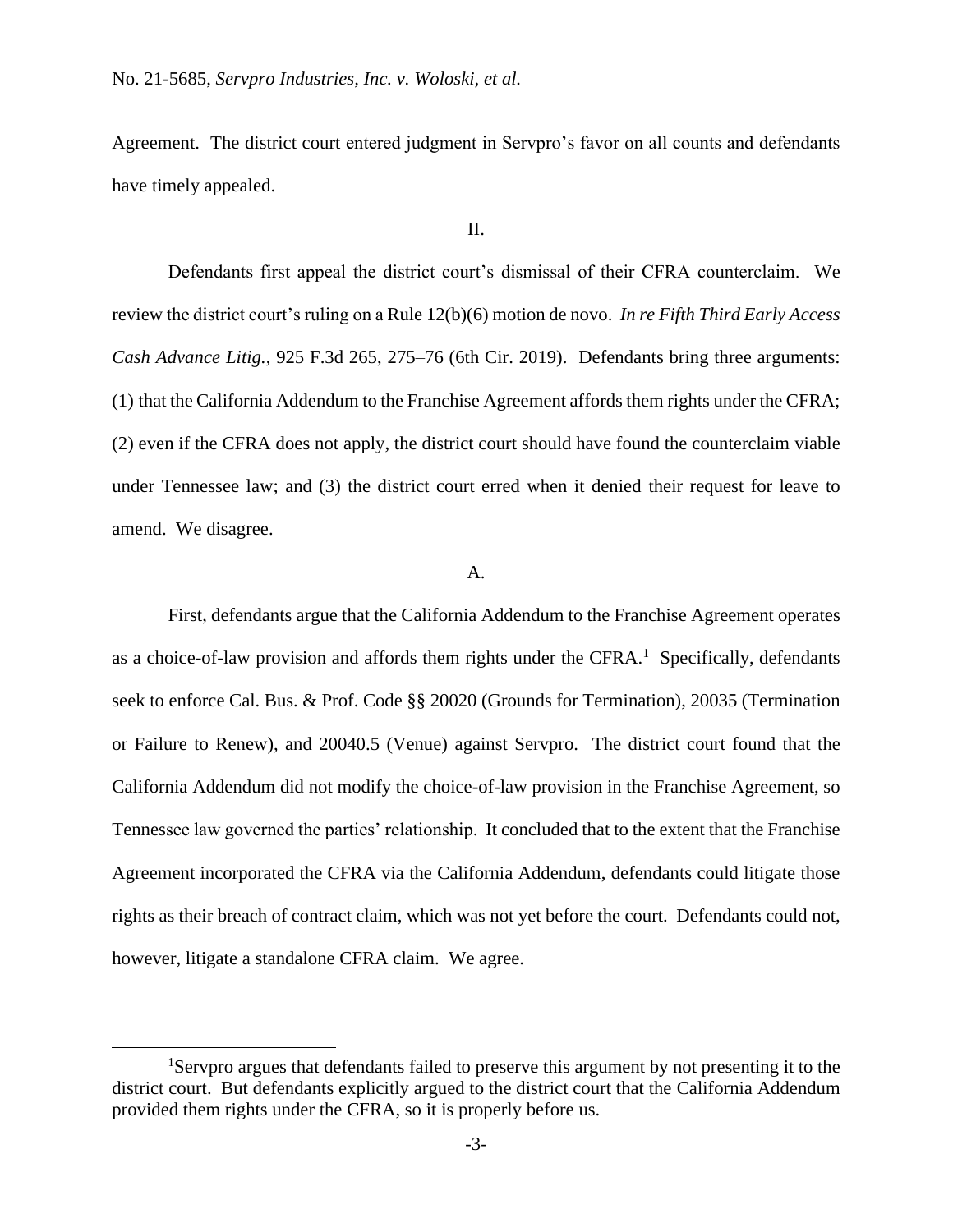The question presented here is simple: did the California Addendum modify the terms of the Franchise Agreement, or did it provide defendants the right to bring standalone claims under California law? The plain language of the California Addendum answers that question. The California Addendum "amend[s] by adding" certain language to the Franchise Agreement. This is consistent with the meaning of "addendum"—"Something to be added, usually to a document; especially a supplement to a ... contract ... to alter its contents or give more information." *Addendum*, Black's Law Dictionary (11th ed. 2019). So § 1 of the California Addendum modifies the text of §§ 1.2 and 10 of the Franchise Agreement. That is, the rights conferred by § 1 of the California Addendum are contract rights, enshrined in the Franchise Agreement as amended by the California Addendum. Section 1 does not provide any standalone rights to defendants. Therefore, the district court correctly determined that, to the extent that Cal. Bus. & Prof. Code §§ 20020, 20035, and/or 20040.5 are incorporated into the Franchise Agreement, any alleged failure to comply with those provisions is necessarily part of defendants' breach of contract claim.

Defendants resist this conclusion by arguing that § 1 of the California Addendum operates as a choice-of-law provision. The language of the California Addendum shows that this is incorrect. The Franchise Agreement contains a clear choice-of-law provision designating Tennessee law. True, the California Addendum provides that if the Franchise Agreement is *inconsistent* with California law, California law will control. But on appeal, defendants argue only that the CFRA is inconsistent with a wholly inapplicable provision of Tennessee law, Tennessee Code § 47-25-1504. That statute allowsfranchisors to terminate a franchise without an opportunity to cure only in seven specific circumstances. But what defendants fail to acknowledge is that Tennessee Code provision applies only to franchises that are "required to be licensed under" Tennessee's liquor control code. § 47-25-1502(1). Delta Dawgs does not hold a liquor license,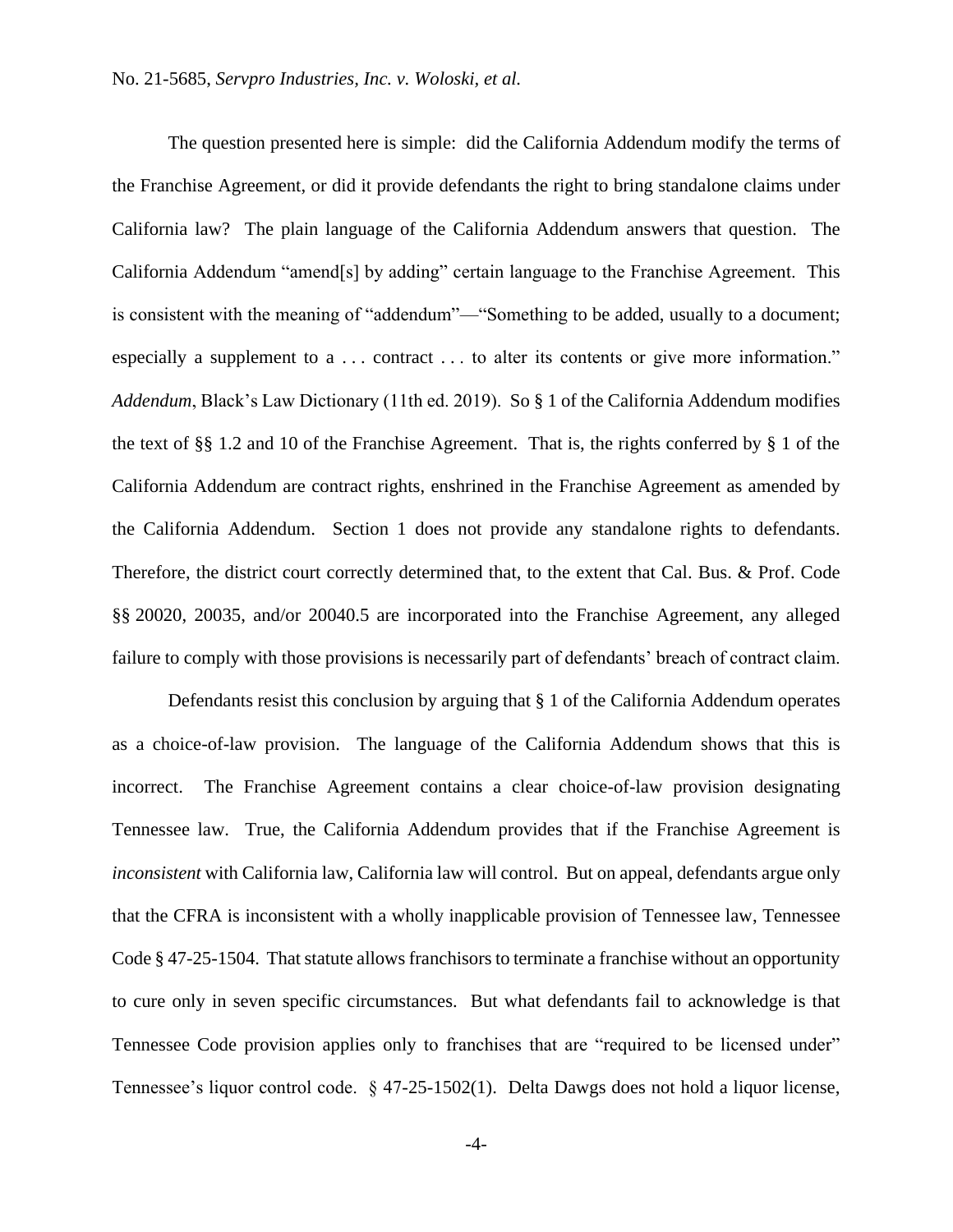so this Tennessee law is inapplicable. Defendants do not argue that any other Tennessee law is inconsistent with California law, so Tennessee law—not the CFRA—continues to govern the dispute. Thus, the district court properly dismissed defendants' standalone CFRA claim.

#### B.

Defendants next argue that the district court should have found this counterclaim viable under Tennessee law. But defendants did not present this argument to the district court, so it has been forfeited. *See Thomas M. Cooley Law Sch. v. Kurzon Strauss, LLP*, 759 F.3d 522, 528 (6th Cir. 2014) ("It is well-settled that this court's function is to review the case presented to the district court, rather than a better case fashioned after an unfavorable order." (citation omitted)).

#### C.

Finally, defendants argue that the district court should have granted their request for leave to amend. Generally, we review a district court's denial of a motion for leave to amend a complaint for an abuse of discretion. *Babcock v. Michigan*, 812 F.3d 531, 541 (6th Cir. 2016). However, an informal request to amend raised only in response to a motion to dismiss does not constitute a motion for leave to amend. *See*, *e.g., Beydoun v. Sessions*, 871 F.3d 459, 469–70 (6th Cir. 2017). Defendants requested leave to amend in the final sentence of their opposition to Servpro's motion to dismiss, rather than in a standalone motion to amend. Such a request is procedurally improper. *Id*. The district court did not abuse its discretion when it denied defendants' request to amend.

### III.

Next, defendants challenge the district court's grant of summary judgment in favor of Servpro on their breach-of-contract counterclaim. We review the district court's summary judgment rulings de novo. *Wilmington Tr. Co. v. AEP Generating Co.*, 859 F.3d 365, 370 (6th Cir. 2017). "Summary judgment is proper when, viewing the evidence in the light most favorable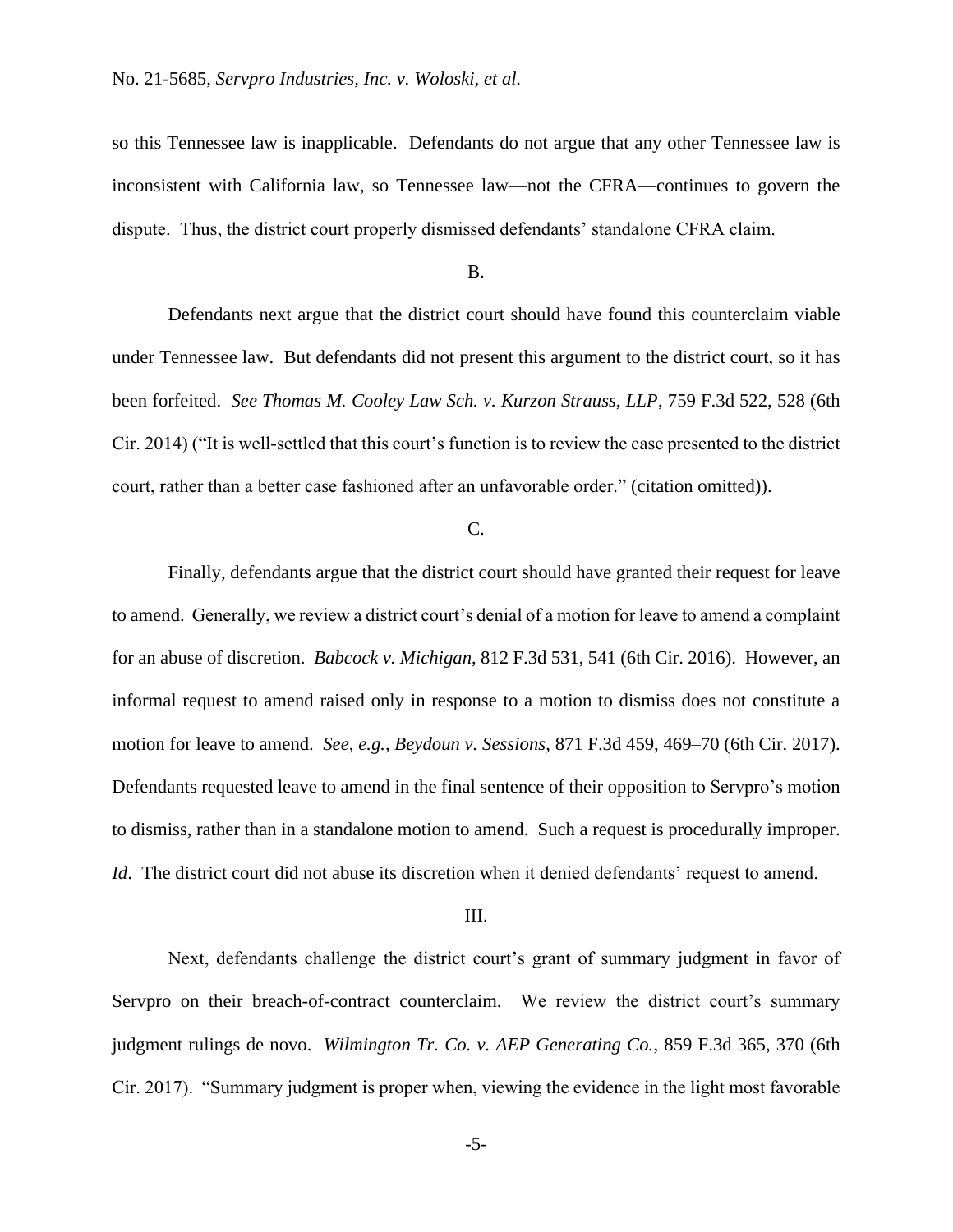to the nonmoving party, there is no genuine dispute as to any material fact and the moving party is entitled to judgment as a matter of law." *Id.* (citation omitted).

Defendants argue that the district court committed three errors: (1) it failed to recognize that the termination provision of the Franchise Agreement is unenforceable under Tennessee law; (2) questions of fact remain regarding whether Delta Dawgs actually engaged in the alleged misconduct, creating triable issues that preclude summary judgment; and (3) a question of fact exists as to whether Servpro was required to compensate them upon termination of the franchise. Having failed to raise either the first or third asserted error below, defendants have forfeited our review of those issues. *See Thomas M. Cooley Law Sch.*, 759 F.3d at 528.

That leaves us with the contention that there was a triable issue of fact as to whether Delta Dawgs actually engaged in the conduct that led Servpro to terminate the Franchise Agreement, given defendant Tammy Woloski's statement that all complaints against Delta Dawgs were unfounded. This statement, standing alone, is insufficient to withstand summary judgment for two reasons.

First, "[c]onclusory assertions, supported only by [a non-moving party]'s own opinions," do not create genuine disputes of material fact. *Arendale v. City of Memphis*, 519 F.3d 587, 605 (6th Cir. 2008). Tammy's generic we-did-nothing-wrong statement is unsupported by any evidence and is therefore not enough. *See Anderson v. Liberty Lobby, Inc*., 477 U.S. 242, 252 (1986) ("The mere existence of a scintilla of evidence in support of [a party]'s position will be insufficient.").

Second, even considering Tammy's statement, no reasonable jury could have found that a question of fact existed. Section 10.4(c) of the Franchise Agreement allows Servpro to terminate the relationship with Delta Dawgs if Servpro was on notice that Delta Dawgs was engaged in any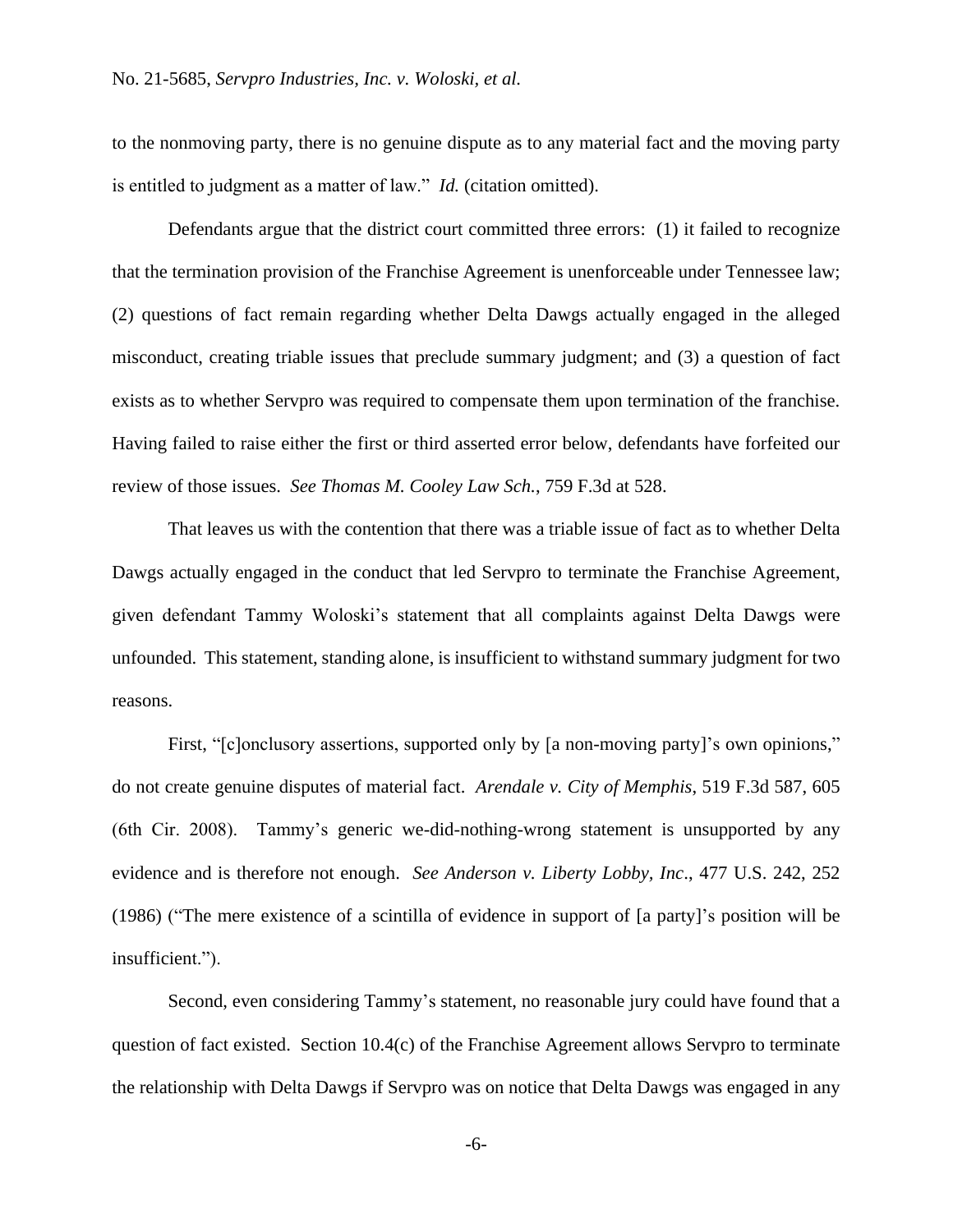"conduct that reflects materially and unfavorably" upon Servpro and its reputation. This language makes clear that Servpro was entitled to terminate the Agreement if it determined that defendants' conduct had a material and unfavorable effect on Servpro's interests. And Servpro presented sufficient evidence to demonstrate that Delta Dawgs was engaged in conduct that was likely to have an adverse effect on Servpro's reputation, including a dozen complaints about Delta Dawgs business practices, four of which came from established Servpro customers, and a declaration from Servpro's President stating that defendants' conduct reflected materially and unfavorably on Servpro and its reputation. A "[g]ood faith belief of the franchisor that the franchisee is untrustworthy or engages in fraudulent practices undermines the entire franchise relationship." *Humboldt Oil Co., Inc. v. Exxon Co., U.S.A.*, 695 F.2d 386, 389 (9th Cir. 1982). Servpro has a legitimate concern, represented in the Franchise Agreement, with the public's opinion about whether it is a reputable company, and a dozen complaints might reasonably affect that opinion. Delta Dawgs has offered no evidence beyond conclusory self-serving statements to support its position that Servpro's concerns were not valid. Accordingly, the record establishes that Servpro was on notice that Delta Dawgs engaged in conduct that could damage Servpro or its reputation. This was a proper basis for Servpro to terminate the Franchise Agreement.

Defendants argue that Servpro's "good faith belief" is insufficient to terminate the Franchise Agreement. This is contrary to the plain language of the contract, which allows for termination on Servpro's "belie[f]" that Delta Dawgs' conduct would "have an adverse effect" on it. And the implied covenant of good faith and fair dealing applies to contracts formed under Tennessee law, *see Dick Broad. Co., Inc. of Tennessee v. Oak Ridge FM, Inc*., 395 S.W.3d 653, 660 (Tenn. 2013), so the Franchise Agreement allowed Servpro to terminate Delta Dawgs's franchise when it had a good faith belief that Delta Dawgs was acting in a way that might harm